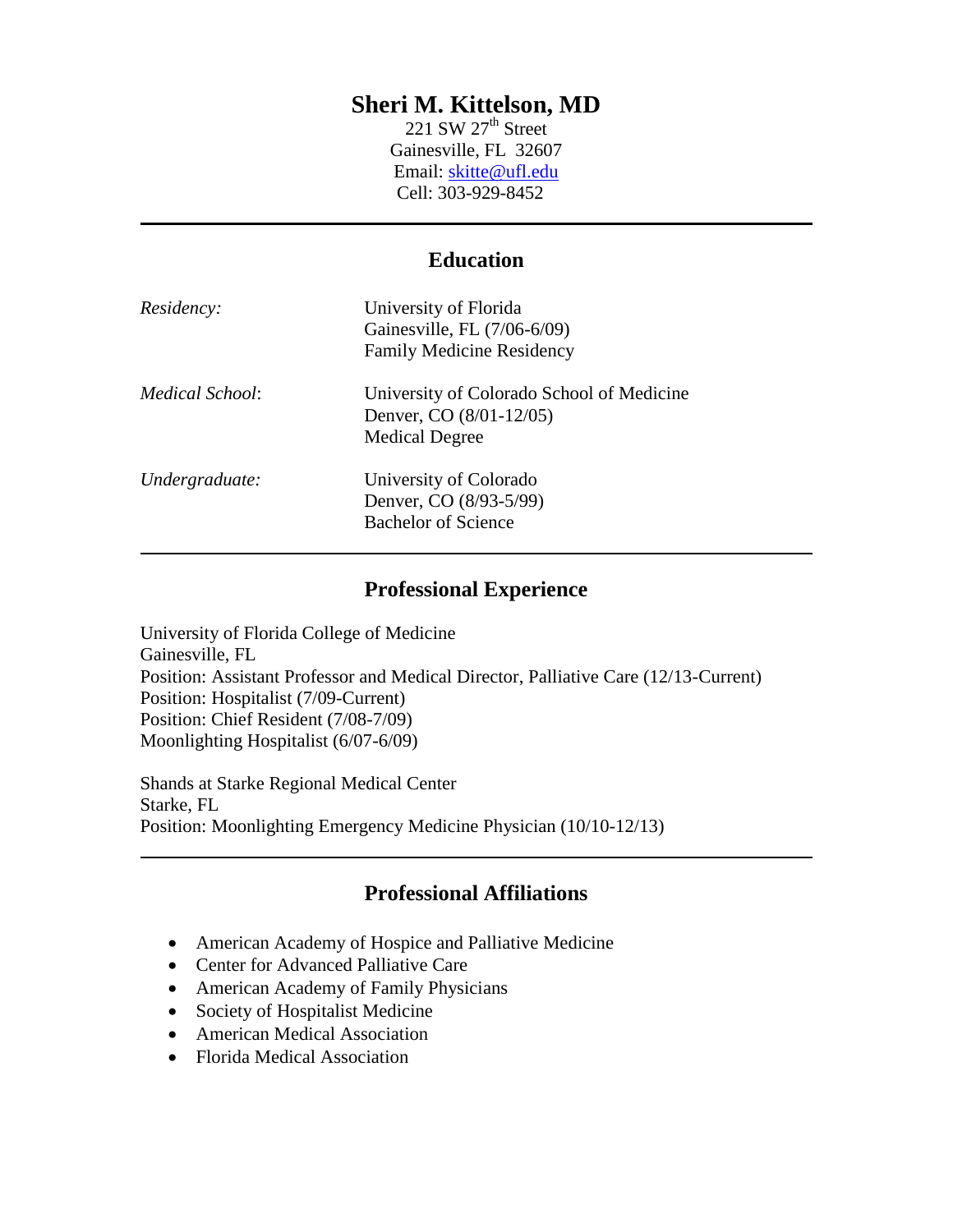# **Medical License/Board Certification/CME**

- Florida Medical License-*Active*
- Board Certified: 7/09
- ACLS-  $7/14$ , ALSO  $-4/08$ , PALS-  $5/13$ , ATLS  $6/09$
- American Academy of Hospice and Palliative Medicine: 38 CME, 1/14
- End of Life Nursing Education Consortium 9.5 CME, 2/14
- UF Health Palliative Care Conference, CME 6 AMA, 8/14
- Center for Advanced Palliative Care National Seminar: Mt Saini School of Medicine 16.5 AMA Credits, 11/14

# **Research Publications/Projects**

#### **Non-Peer Reviewed Journal:**

Kittelson, MD, Glover, Ph.D., Elie, MD. RiskRx Palliative Care: a specialty that has come into its own, Published by the Florida Board of Governors Self-Insurance Programs, Vol. 13, No. 3, July-Aug 2015.

Kittelson, Sheri, MD, Flynn, Timothy, MD. Dying with Dignity: *Who Will Speak For You, the Importance of Advance Directives?* House Calls, Published by the Alachua County Medical Society, Winter 2015

Kittelson, Sheri MD, Flynn, Timothy, MD. Advance Directives. Forum 8, Eighth Judicial Bar Association, Inc. Volume 27, Number 7, March 2015, Page 12

#### **Book Chapter:**

Kittelson, Elie, Pennypacker, Palliative Care Symptom Management. Critical Care Nursing Clinics of North America, Clinics Review Articles, September 2015

Alvero, Kittelson, Reproductive Endocrinology and Infertility, Requisites in Obstetrics and Gynecology, Copyright 2007

#### **Peer Reviewed Journal:**

S. McAdoo, SM Kittelson, LI Lipshultz. Jumping 22q11.21 Translocation: Clinical Consequences and Counseling in an Oligospermic but Otherwise Healthy Adult Male Fertility and Sterility, September 2005, Vol 84, Supplement 1, Page S126

Bachman, MD, Kittelson, MD. Altitude Induced Hypertension in Bilanders. *High Altitude Medicine & Biology*, September 2004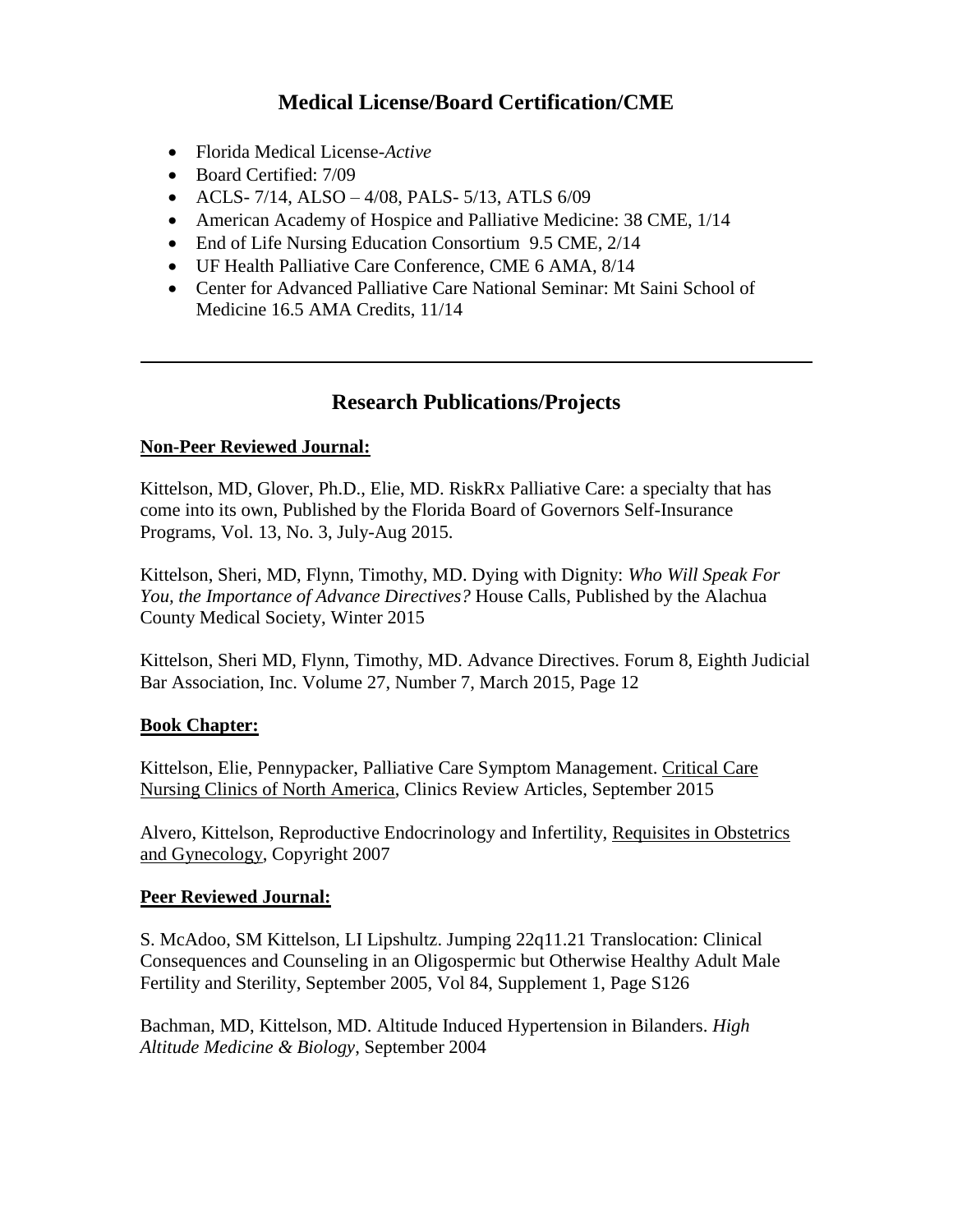#### **Featured Articles:**

Brenberg, Barry Public Relations Manager. UF Health, Partners Care in Spotlight, Palliative Care Team, Hospice of Citrus and the Nature Coast, April 2015

MacDonald, Ilene, Editor's Letter. Advance directives and end-of-life care: The conversation no one wants to have, Fierce Healthcare, April 2015

Press Releases: Emmi Solutions Participates in National Healthcare Decisions Day to Raise Awareness About Advance Directives, Helping Providers Turn Difficult Conversations Into Clinical Opportunities, April 2015

Maguire, Phyllis, Executive Editor, Want to boost your number of advance directives? Today's Hospitalist. January, 2015

# **Major Accomplishments/Honors/Awards**

- Faculty Enhancement Opportunity Award, 2015
- Palliative Care, Best Consult Service of the Year Award University of Florida, 2014
- Chief Resident, University of Florida, 2008-2009
- Society of Teachers of Family Medicine Resident Teaching Award, 2009
- Golden Apple Teaching Award, 2009
- Magna Cum Laude with Distinction, 1999
- Honors Thesis: The Neurobiological Basis of Learning and Memory, 1999
- Nell J. Fahrion Award for Excellence in Neurobiology, 1999
- Gregor Mendal Award for Outstanding Achievement in Genetics, 1993

# **Grants:**

Peer Reviewed: University of Florida, Office of the Provost, Faculty Enhancement Opportunity, Fall, 2015. Award: \$62,606

# **Educational Course Instructor**

College of Medicine, 3<sup>rd</sup> Year Clerkship Instructor, Course: MDC 7124, Ambulatory Family Medicine, End of Life and Communication, 2014-ongoing

College of Medicine, 4<sup>th</sup> Year Surgical Skills Course, Hospice Communication Skills, March 2015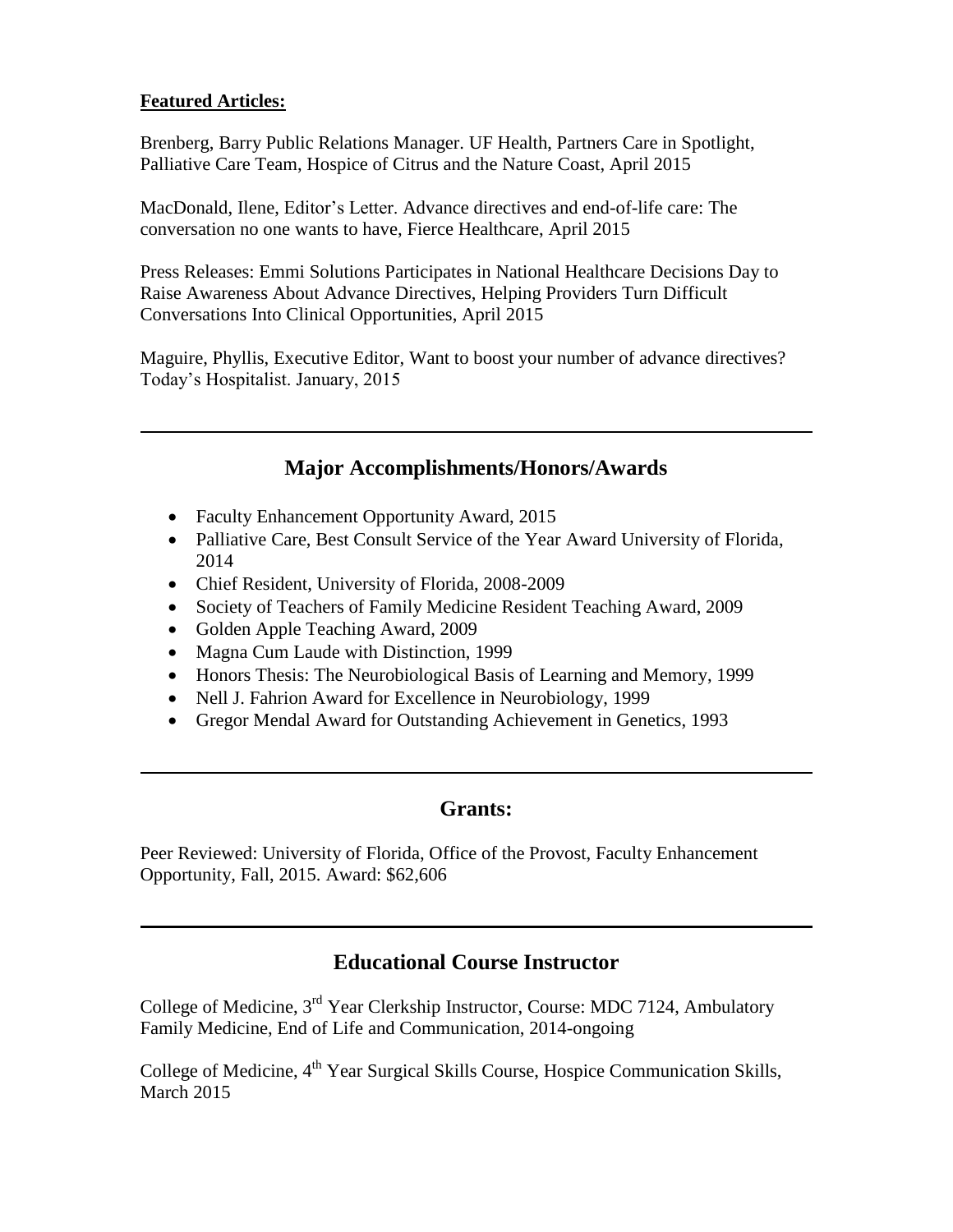# **Invited Lectures**

- 12/13: Hospitalist Business Meeting, Palliative Care Overview
- 1/14: Quality Executive Committee Meeting, Palliative Care Overview
- 1/14: Interdisciplinary Palliative Care Team Meeting, Palliative Care Overview
- 2/14: Hematology/Oncology Faculty Meeting, Palliative Care Overview
- 2/14: Ethics Council Meeting: Pitfalls in Communication That Lead to Nonbeneficial Emergency Surgery in Elderly Patients With Serious Illness
- 3/14: Emergency Room Operations Team Meeting, Palliative Care Overview
- 4/14: Quality Palliative Care: Quality Grand Rounds
- 5/14: Best Practice Palliative Care: Social Work Management
- 5/14: Neurosurgery Palliative Care and Mortality
- 5/14: Integrating Palliative Care Into Daily Practice; Palliative Care Resource Nurses
- 5/14: Integrating Palliative Care Into Daily Practice: Shands Home Care Nurses
- 8/14: Physician Directors of Quality: Palliative Care
- 9/14: Cystic Fibrosis and Palliative Care: Cystic Fibrosis Pulmonary Group
- 10/14: Quality and Palliative Care: Physician Directors of Quality
- 10/14: Nephrology & Palliative Care: Nephrology Grand Rounds
- 10/14: Surgery & Palliative Care: Surgery Grand Rounds
- 11/14: Hospitalists & Palliative Care: Hospitalists Division of Medicine
- 12/14: Oncology & Palliative Care and Oncology, Cancer Center Grand Rounds
- 12/14: Medicine & Palliative Care: Department of Medicine, Grand Rounds
- 2/15: Family Practice & Palliative Care: Community Health and Family Medicine, Grand Rounds
- 4/15: ICU Quality Improvement Committee, Palliative Care and the Critical Care
- 4/15: Neurosurgery & Palliative Care: Grand Rounds
- 5/15: Oncology and Palliative Care, Fellow Educational Lunch Seminar, Veterans Hospital, Gainesville FloridaP

# **Regional Speaker:**

- 5/15: Palliative Care, State of the Science, University of Florida Palliative Care Conference, Regional Conference
- 4/15: Cancer Connections Regional Speaker, Palliative Care and Oncology, Gainesville Florida
- 2/15: End of Life Nursing Consortium Regional Speaker, Symptom Management, Gainesville Florida
- 1/15: Community Palliative Care: Institute for Learning in Retirement, Oak Hammock, Florida
- 8/14: Palliative Care Communication: University of Florida Regional Palliative Care Conference, Gainesville Florida
- 9/14: Community Health Exposition for Minority regarding Palliative Care, Gainesville, Florida